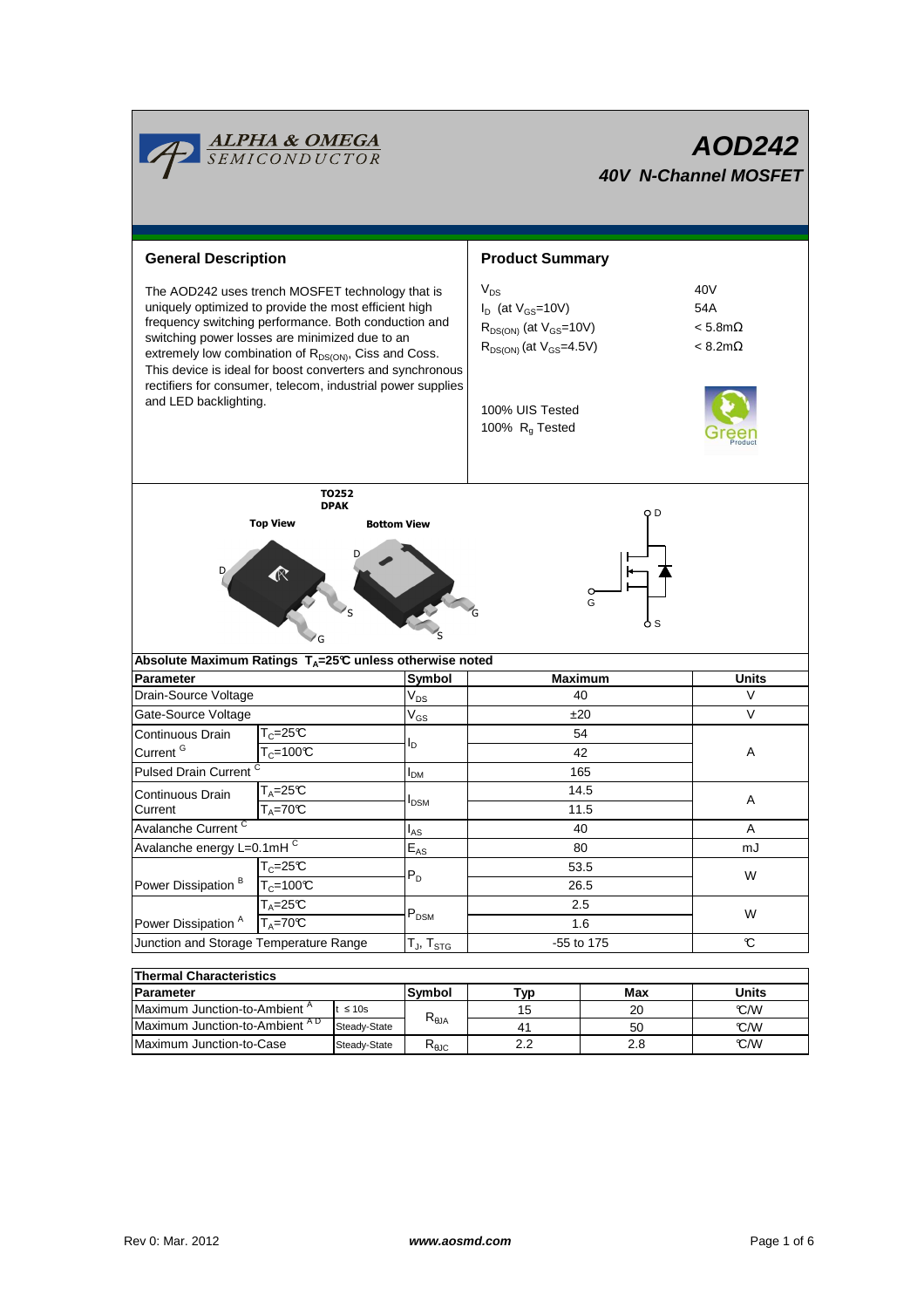

#### **Electrical Characteristics (TJ=25°C unless otherwise noted)**

| <b>Symbol</b>            | Parameter                               | <b>Conditions</b>                                                                      |                         | Min | <b>Typ</b>              | Max          | <b>Units</b> |  |  |  |
|--------------------------|-----------------------------------------|----------------------------------------------------------------------------------------|-------------------------|-----|-------------------------|--------------|--------------|--|--|--|
| <b>STATIC PARAMETERS</b> |                                         |                                                                                        |                         |     |                         |              |              |  |  |  |
| $BV_{DSS}$               | Drain-Source Breakdown Voltage          | $I_D = 250 \mu A$ , $V_{GS} = 0V$                                                      |                         | 40  |                         |              | $\vee$       |  |  |  |
| $I_{DSS}$                |                                         | $V_{DS}$ =40V, $V_{GS}$ =0V                                                            |                         |     |                         | 1            |              |  |  |  |
|                          | Zero Gate Voltage Drain Current         |                                                                                        | $T_{\parallel} = 55$ °C |     |                         | 5            | μA           |  |  |  |
| $I_{\rm GSS}$            | Gate-Body leakage current               | $V_{DS} = 0V$ , $V_{GS} = \pm 20V$                                                     |                         |     |                         | ±100         | nA           |  |  |  |
| $V_{GS(th)}$             | Gate Threshold Voltage                  | V <sub>DS</sub> =V <sub>GS</sub> , I <sub>D</sub> =250µA                               |                         | 1.3 | 1.8                     | 2.3          | $\vee$       |  |  |  |
| $I_{D(ON)}$              | On state drain current                  | $V_{GS}$ =10V, $V_{DS}$ =5V                                                            |                         | 165 |                         |              | A            |  |  |  |
| $R_{DS(ON)}$             | Static Drain-Source On-Resistance       | $V_{GS}$ =10V, I <sub>D</sub> =20A                                                     |                         |     | 4.7                     | 5.8          |              |  |  |  |
|                          |                                         |                                                                                        | $TJ=125C$               |     | 7.9                     | 9.5          | $m\Omega$    |  |  |  |
|                          |                                         | $V_{GS}$ =4.5V, $I_D$ =20A                                                             |                         |     | 6.4                     | 8.2          | $m\Omega$    |  |  |  |
| $g_{FS}$                 | <b>Forward Transconductance</b>         | $V_{DS}$ =5V, $I_D$ =20A                                                               |                         |     | 70                      |              | S            |  |  |  |
| $V_{SD}$                 | Diode Forward Voltage                   | $IS=1A, VGS=0V$                                                                        |                         |     | 0.7                     | $\mathbf{1}$ | $\vee$       |  |  |  |
| ı <sub>s</sub>           | Maximum Body-Diode Continuous Current G |                                                                                        |                         |     |                         | 54           | A            |  |  |  |
|                          | <b>DYNAMIC PARAMETERS</b>               |                                                                                        |                         |     |                         |              |              |  |  |  |
| $C_{iss}$                | Input Capacitance                       | $V_{GS}$ =0V, $V_{DS}$ =20V, f=1MHz                                                    |                         |     | 1350                    |              | pF           |  |  |  |
| $C_{\rm oss}$            | <b>Output Capacitance</b>               |                                                                                        |                         |     | 405                     |              | pF           |  |  |  |
| $C_{\rm rss}$            | Reverse Transfer Capacitance            |                                                                                        |                         |     | 26                      |              | pF           |  |  |  |
| R <sub>g</sub>           | Gate resistance                         | $V_{GS}$ =0V, $V_{DS}$ =0V, f=1MHz                                                     |                         | 1   | 2                       | 3            | Ω            |  |  |  |
|                          | <b>SWITCHING PARAMETERS</b>             |                                                                                        |                         |     |                         |              |              |  |  |  |
| $Q_q(10V)$               | Total Gate Charge                       | $V_{\rm GS}$ =10V, $V_{\rm DS}$ =20V, I <sub>D</sub> =20A                              |                         |     | 19                      | 28           | nC           |  |  |  |
| $Q_g(4.5V)$              | <b>Total Gate Charge</b>                |                                                                                        |                         |     | 8                       | 12           | nC           |  |  |  |
| $Q_{gs}$                 | Gate Source Charge                      |                                                                                        |                         |     | 4.5                     |              | nC           |  |  |  |
| $\mathsf{Q}_{\text{gd}}$ | Gate Drain Charge                       |                                                                                        |                         |     | 2.3                     |              | nC           |  |  |  |
| $t_{D(on)}$              | Turn-On DelayTime                       | $V_{GS}$ =10V, V <sub>DS</sub> =20V, R <sub>L</sub> =1Ω,<br>$R_{\text{GEN}} = 3\Omega$ |                         |     | 6                       |              | ns           |  |  |  |
| $t_r$                    | Turn-On Rise Time                       |                                                                                        |                         |     | 2.5                     |              | ns           |  |  |  |
| $t_{D(off)}$             | Turn-Off DelayTime                      |                                                                                        |                         |     | 23                      |              | ns           |  |  |  |
| $t_f$                    | <b>Turn-Off Fall Time</b>               |                                                                                        |                         |     | $\overline{\mathbf{4}}$ |              | ns           |  |  |  |
| $t_{rr}$                 | Body Diode Reverse Recovery Time        | $I_F = 20A$ , dl/dt=500A/ $\mu$ s                                                      |                         |     | 15.5                    |              | ns           |  |  |  |
| $Q_{rr}$                 | Body Diode Reverse Recovery Charge      | $I_F = 20A$ , dl/dt=500A/ $\mu$ s                                                      |                         |     | 31                      |              | nC           |  |  |  |

A. The value of R<sub>BJA</sub> is measured with the device mounted on 1in<sup>2</sup> FR-4 board with 2oz. Copper, in a still air environment with T<sub>A</sub> =25°C. The Power dissipation P<sub>DSM</sub> is based on R <sub>θJA</sub> and the maximum allowed junction temperature of 150°C. The value in any given application depends

on the user's specific board design, and the maximum temperature of 175°C may be used if the PCB allows it. B. The power dissipation P<sub>D</sub> is based on T<sub>J(MAX)</sub>=175°C, using junction-to-case thermal resistance, and is more useful in setting the upper<br>dissipation limit for cases where additional heatsinking is used.

C. Repetitive rating, pulse width limited by junction temperature T<sub>J(MAX)</sub>=175°C. Ratings are based on low frequency and duty cycles to keep initial  $T_1 = 25^\circ$  C.

D. The  $R_{AIA}$  is the sum of the thermal impedance from junction to case  $R_{AIC}$  and case to ambient.

E. The static characteristics in Figures 1 to 6 are obtained using <300us pulses, duty cycle 0.5% max.

F. These curves are based on the junction-to-case thermal impedance which is measured with the device mounted to a large heatsink, assuming a maximum junction temperature of  $T_{J(MAX)}$ =175° C. The SOA curve provides a single pulse rating.

G. The maximum current rating is package limited.

H. These tests are performed with the device mounted on 1 in<sup>2</sup> FR-4 board with 2oz. Copper, in a still air environment with T<sub>A</sub>=25°C.

THIS PRODUCT HAS BEEN DESIGNED AND QUALIFIED FOR THE CONSUMER MARKET. APPLICATIONS OR USES AS CRITICAL COMPONENTS IN LIFE SUPPORT DEVICES OR SYSTEMS ARE NOT AUTHORIZED. AOS DOES NOT ASSUME ANY LIABILITY ARISING OUT OF SUCH APPLICATIONS OR USES OF ITS PRODUCTS. AOS RESERVES THE RIGHT TO IMPROVE PRODUCT DESIGN, FUNCTIONS AND RELIABILITY WITHOUT NOTICE.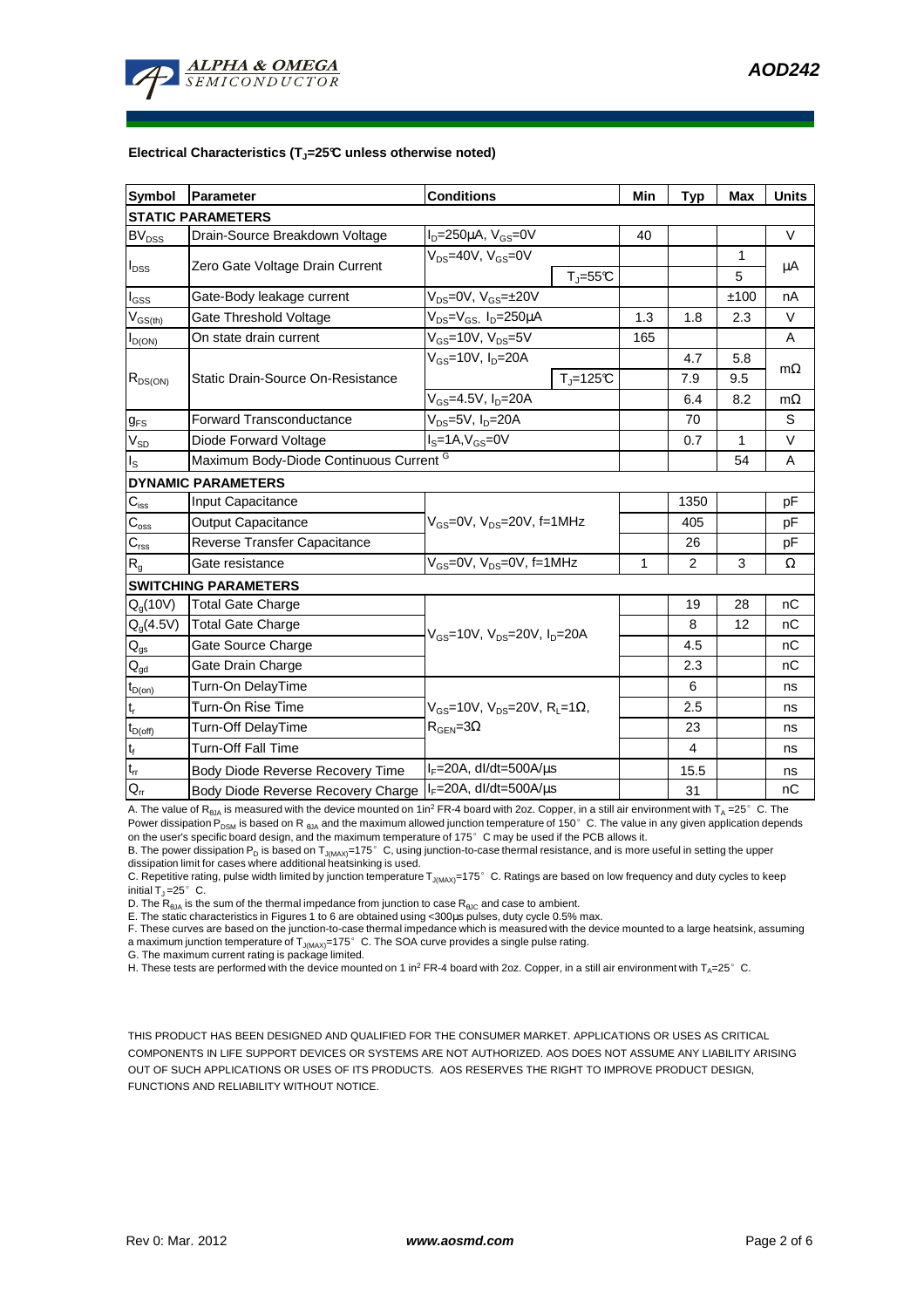

### **TYPICAL ELECTRICAL AND THERMAL CHARACTERISTICS**

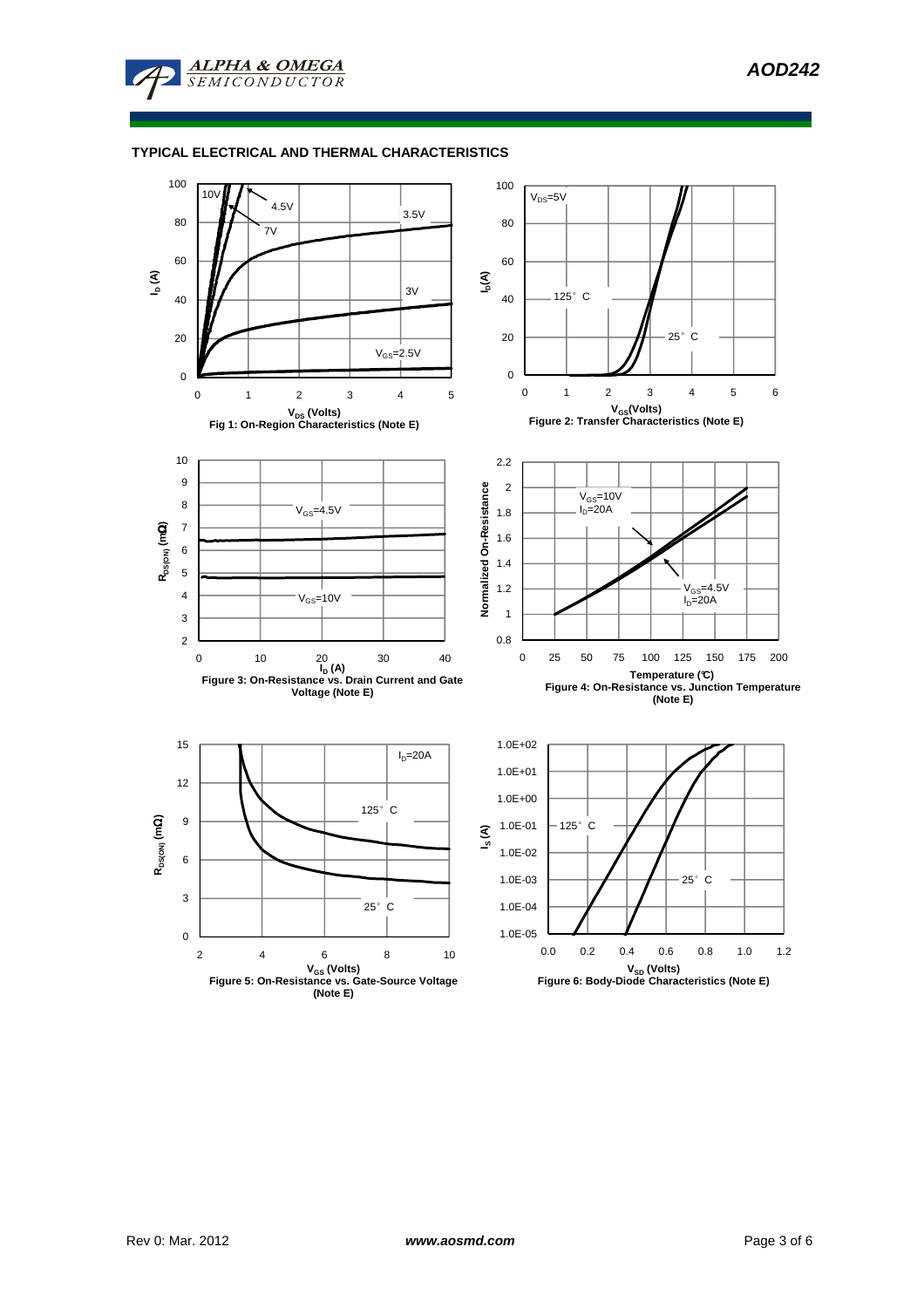

# **TYPICAL ELECTRICAL AND THERMAL CHARACTERISTICS**



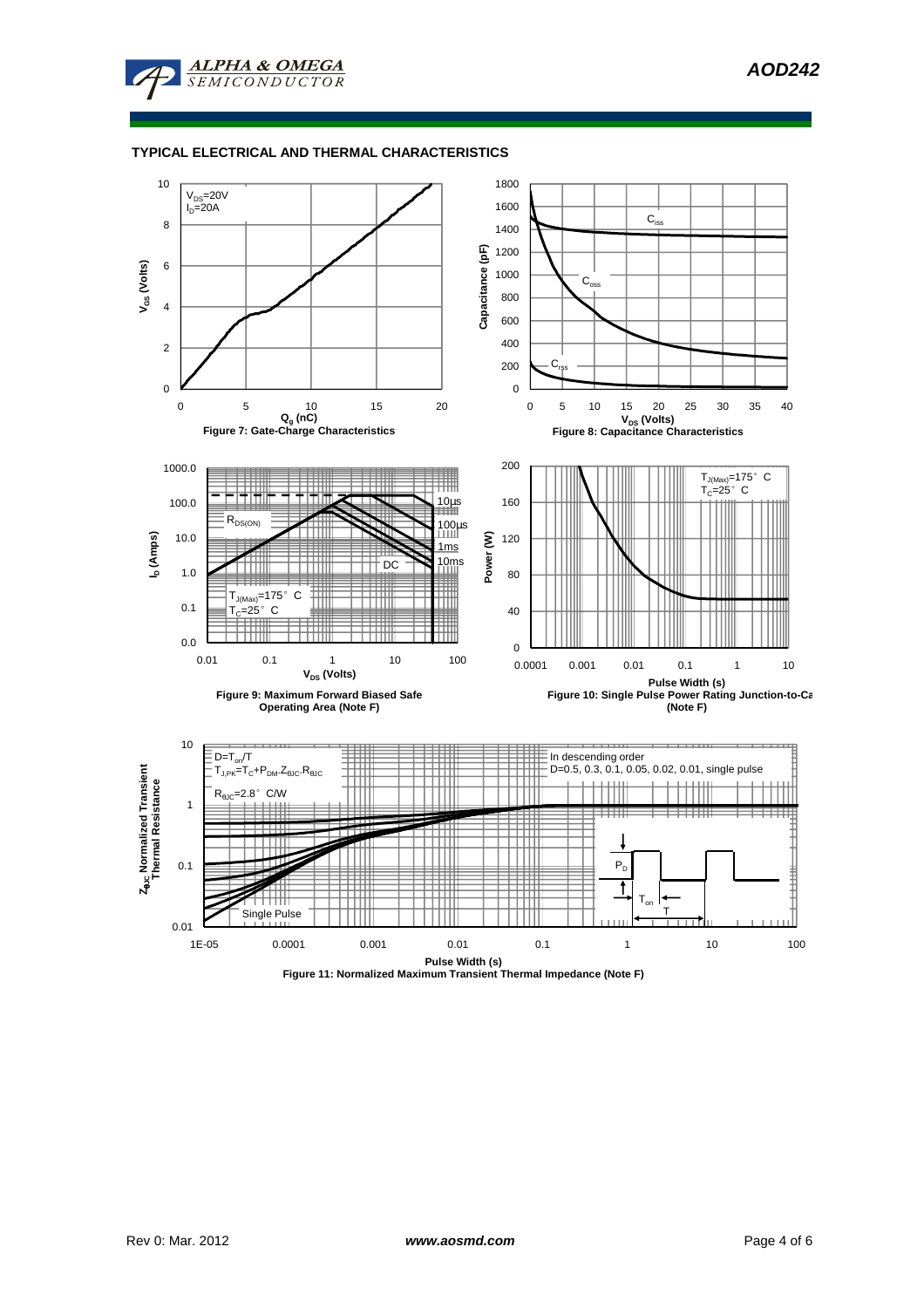

### **TYPICAL ELECTRICAL AND THERMAL CHARACTERISTICS**